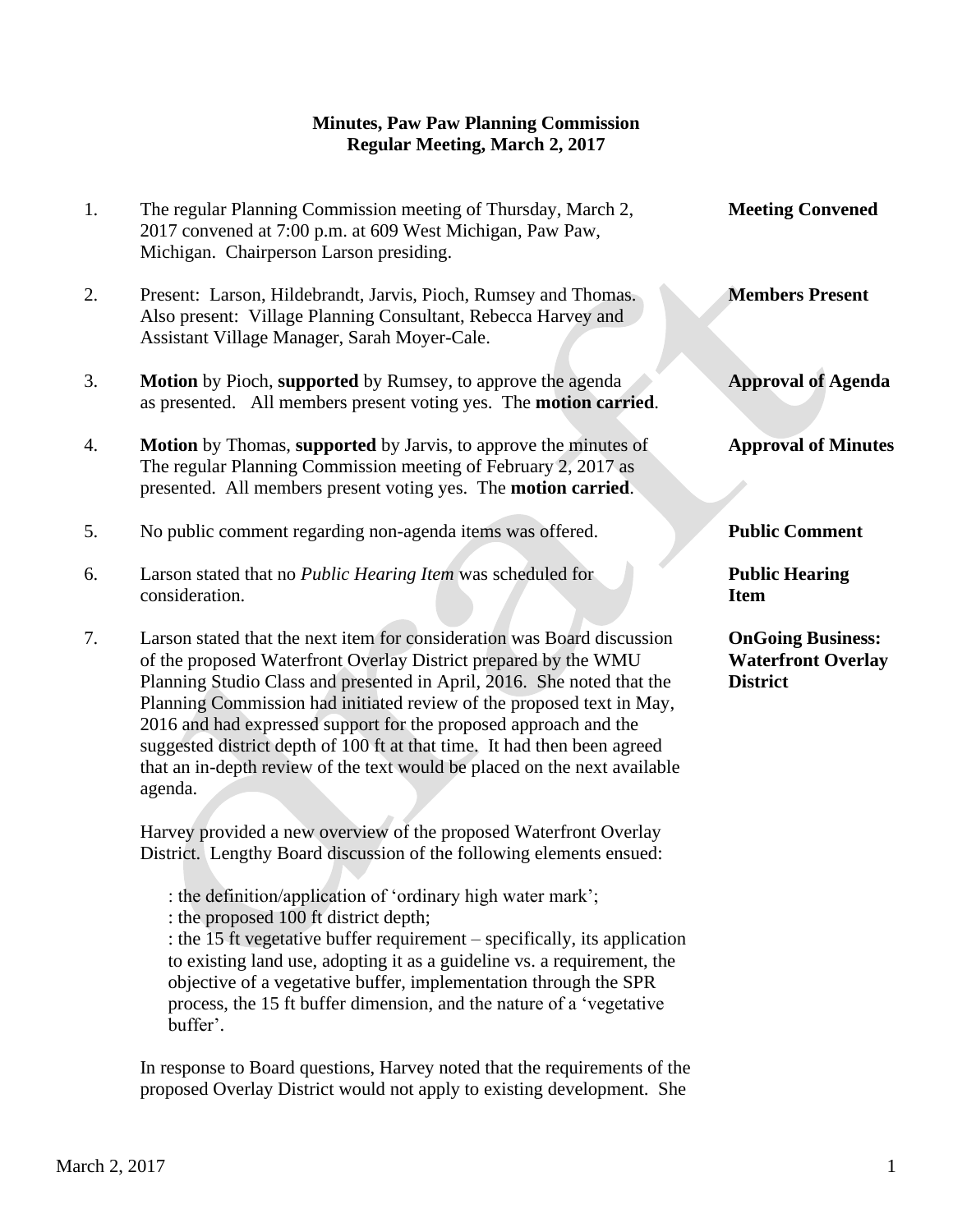clarified that applicable standards of the district would, however, apply to new construction on developed sites.

 Pioch agreed that the vegetative buffer requirement should not be required for existing development but added that the standard has merit and should be encouraged on all waterfront property.

 In response to Board questions, Harvey stated that the model ordinance prepared by MDNR, sample ordinances from other communities, and a review of the existing waterfront properties in the Village were studied in the development of the draft text and the proposed 15 ft vegetative buffer and 100 ft district dimensional standards.

 It was noted that a boardwalk-type improvement would be allowed within the required shoreline vegetative buffer pursuant to D.3. of the proposed district. Review of the photos set forth in the draft district were referenced to confirm the nature of the vegetative buffer envisioned by the standard.

 There was general consensus regarding the merit of using illustrations of desired vegetative buffers to educate property owners about the standard. Moyer-Cale advised that the Village can also provide assistance in obtaining the necessary natural vegetation through the natural shoreline program with MDEQ.

In review of the balance of the draft text, the following was noted:

: photos for subsection D.3. would be helpful

: subsection E. is satisfactory

: consider making subsection F. – Items 1. – 3. requirements instead of guidelines

: support for the approach set forth in subsection F.6.

: the draft Waterfront Overlay District Map is satisfactory

It was agreed that a public hearing on the draft text would be tentatively scheduled for May, or the next available Planning Commission meeting.

8. Larson stated that the next item for consideration was Board discussion **OnGoing Business:** of the revised draft sign ordinance. Harvey stated that the draft text (dated **Sign Ordinance** March 2, 2017) reflects revisions made pursuant to the Board's last review.

Larson noted that additional revisions from the last Board review are needed. Harvey stated that she will confirm that the draft text has received all requested updates and proceed with submission to Village legal counsel.

It was agreed that a public hearing on the draft text would be tentatively scheduled for April, or following receipt of legal counsel review.